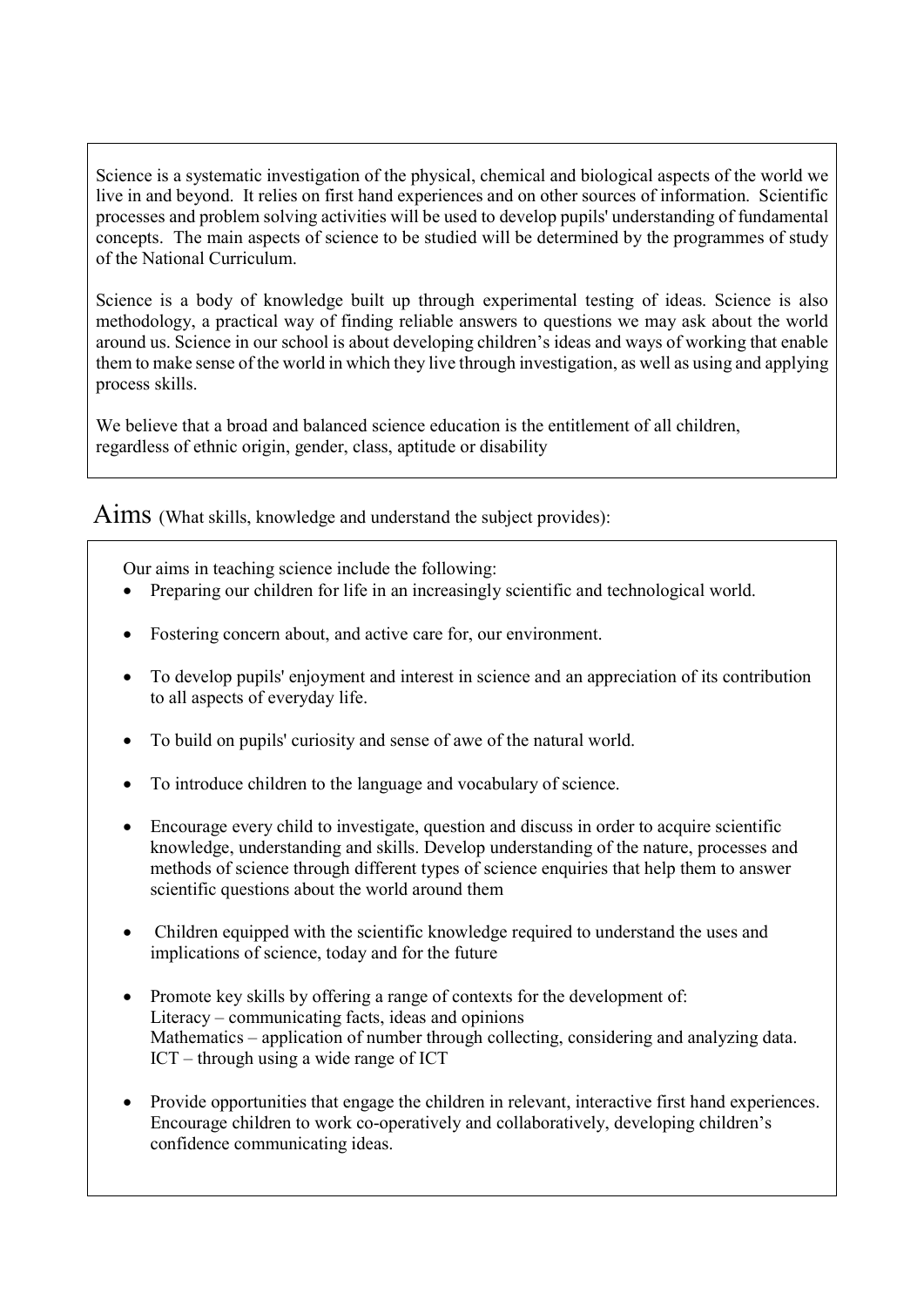## Organisation (How the teaching and learning will be delivered):

### **Our Objectives**

We will fulfil the aims by:

- Using the environments that surround our schools to enable us to provide opportunities for learning about life processes and living things, through observation, questioning and wonder.
- Providing a wide range of interactive, practical activities for individual and group work that encourage the children to explore and find out and develop their understanding of key scientific ideas and make links between different experiences.
- Developing the children's investigative skills and understanding of Science through the use of questioning and giving them opportunity to express their findings and ideas to their peers and a wider audience.
- Planning opportunities to develop skills predicting, asking questions, making inferences, drawing conclusions and making evaluations based on evidence and understanding.
- Teaching scientific and mathematical language, including technical vocabulary and conventions, and drawing diagrams and charts to communicate scientific ideas.
- Planning opportunities to extract information from sources such as reference books or ICT as well as through science visits and visitors to school.
- Working collaboratively in pairs or groups, listening to and sharing ideas and treating these with respect.
- Taking part in the annual National Science Week activities.

## **Organisation**

In KS1 and KS2, teachers have access to a range of resources to help support their planning and delivery of science. Teachers have been signed up to Rising Stars to help with planning and they also use other websites like STEM, Twinkl etc. for stimuli.

All of these resources are adapted to suit the needs of each class and individual children. They should not be used individually, as they would not enable sufficient enrichment. Lessons are weekly and although, links to English and Maths are encouraged, Science is taught discretely. In EYFS, Science is often taught through the half termly topic through the Early learning Goal of Understanding of the World. We actively encourage our EYFS pupils to engage in the world around them and make use of our outdoor spaces to allow children to observe changes as the year progresses.

## **Resources**

Science resources are managed by the science subject lead and s/he is responsible for ordering new/replacement equipment, in consultation with the staff and the Head Teacher.

The subject leader is responsible for checking all resources annually. We have sufficient resources to support science teaching in our school. We keep these in a central cupboard. The library contains a good supply of science topic books to support children's individual research which is enhanced by the use of computers. All children should be encouraged to develop necessary skills in order to handle the equipment in the appropriate scientific way. These skills should be progressively built upon as the children move through the key stages. All children should be made aware of safety factors

## Equal Opportunities

Curriculum planning will ensure that all pupils have an equal opportunity to take part in the full scheme of work and its associated practical activities regardless of gender or cultural background. Gender stereotypes are challenged when they arise and the context in which science is taught is monitored to ensure the interests of boys and girls are maintained.

Contexts used in teaching will also be sensitive to different ethnic backgrounds and both gender and cultural differences will be reflected positively in the teaching materials used.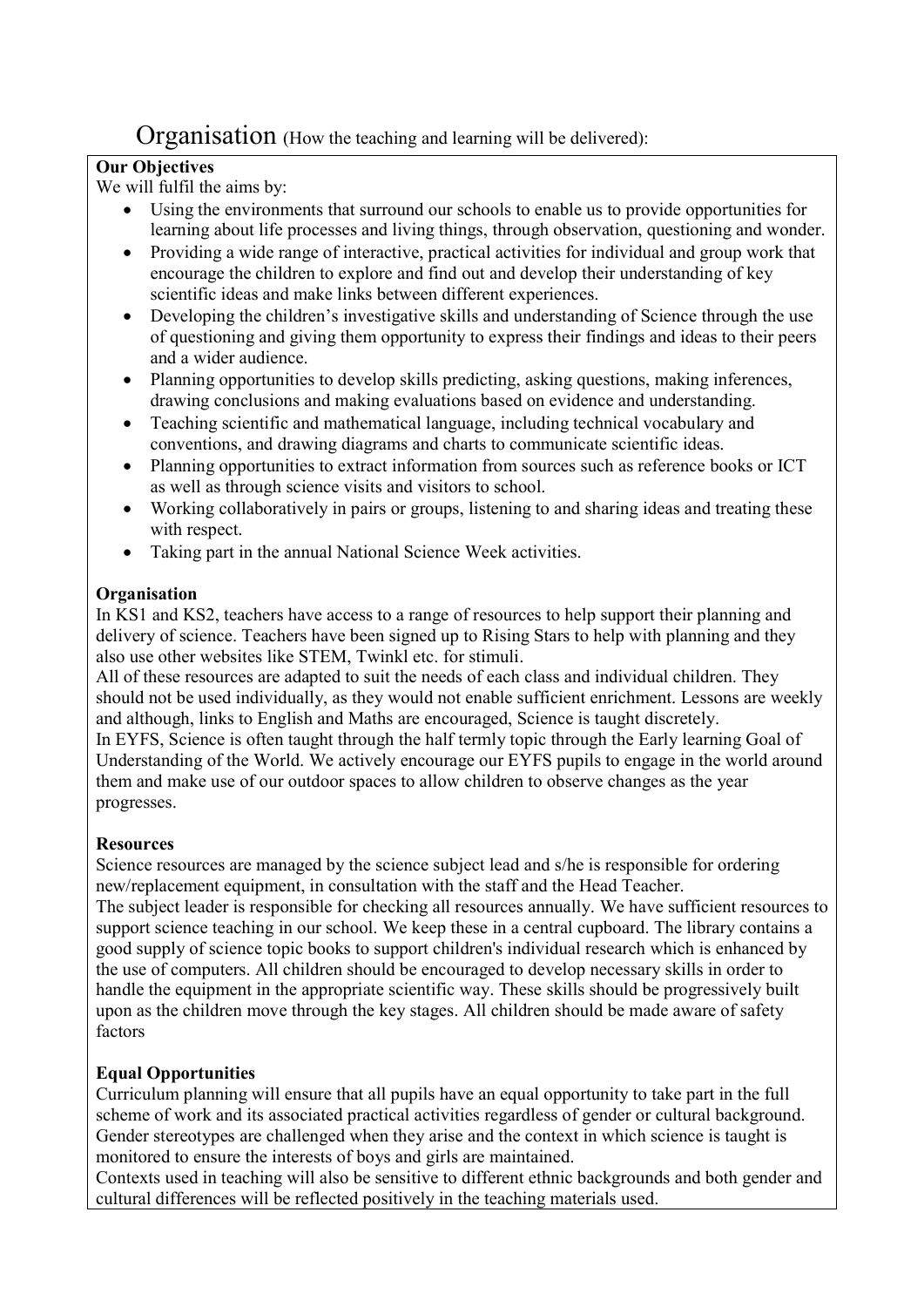#### Additional Educational Needs (Including SEN)

For pupils with SEN the task will be adjusted or pupils may be given extra support. The grouping of pupils for practical activities will take account of their strengths and weaknesses and ensure that all take an active part in the task and gain in confidence. Writing frames for investigations and other tasks have been developed. Where possible, teaching assistants will be used to support individual needs.

#### More Able Pupils

Most importantly we ensure that good differentiation provides challenging activities for all pupils. For the most able, we are building a bank of resources that challenge their understanding and require them to apply their knowledge. At times, more open- ended investigations are set. Gifted and talented pupils are routinely challenged with probing questions from the teacher either within the whole group or individually.

## Assessment and record keeping:

#### Assessment for learning

We aim to ensure that pupils understand what is required of them and what they need to do to improve. Learning objectives are shared at the beginnings of lessons and reviewed at appropriate intervals. Clear guidelines are given on what is expected for each piece of work. Children have an opportunity at the beginning of each lesson to review teacher feedback from previous lessons. They are expected to correct any scientific vocabulary and answer questions that have been set to either support or challenge them.

#### Recording

In EYFS, assessment is through observation and is mainly formative. The Foundation Stage Guidelines offer examples of what children do to help identify when knowledge, skills, understanding and attitudes have been achieved by individuals or groups of children to inform planning for the next stage in the children's learning. Children's progress in science is monitored throughout the year. Parents are informed of children's progress through parent consultation evenings and an end of year report.

Assessment opportunities will be identified within schemes of work. At key stage 1, pupil progress is judged against the expectations of the National Curriculum Programme of studies. Teachers will monitor progress and understanding from practical activities during science lessons and evidence in books in relation to the learning objective. Teachers can assess children during practical lessons where they will have given lots of opportunities for speaking about scientific concepts. Children will be assessed from an end of year test and teacher assessments throughout the year as to whether they are meeting the statements from the Science KS1 Programme of study.

At Key Stage 2 similar arrangements will be followed with teacher assessment throughout lessons and an end of year test. The assessment of scientific enquiry will rely on a mixture of evidence from pupils' everyday practical work throughout the key stage and other more independent investigations carried out by the pupils.

#### Moderation

Moderation of work is a key to raising standards in science and the coordinator will help each key stage to level work against the Science Programme of studies.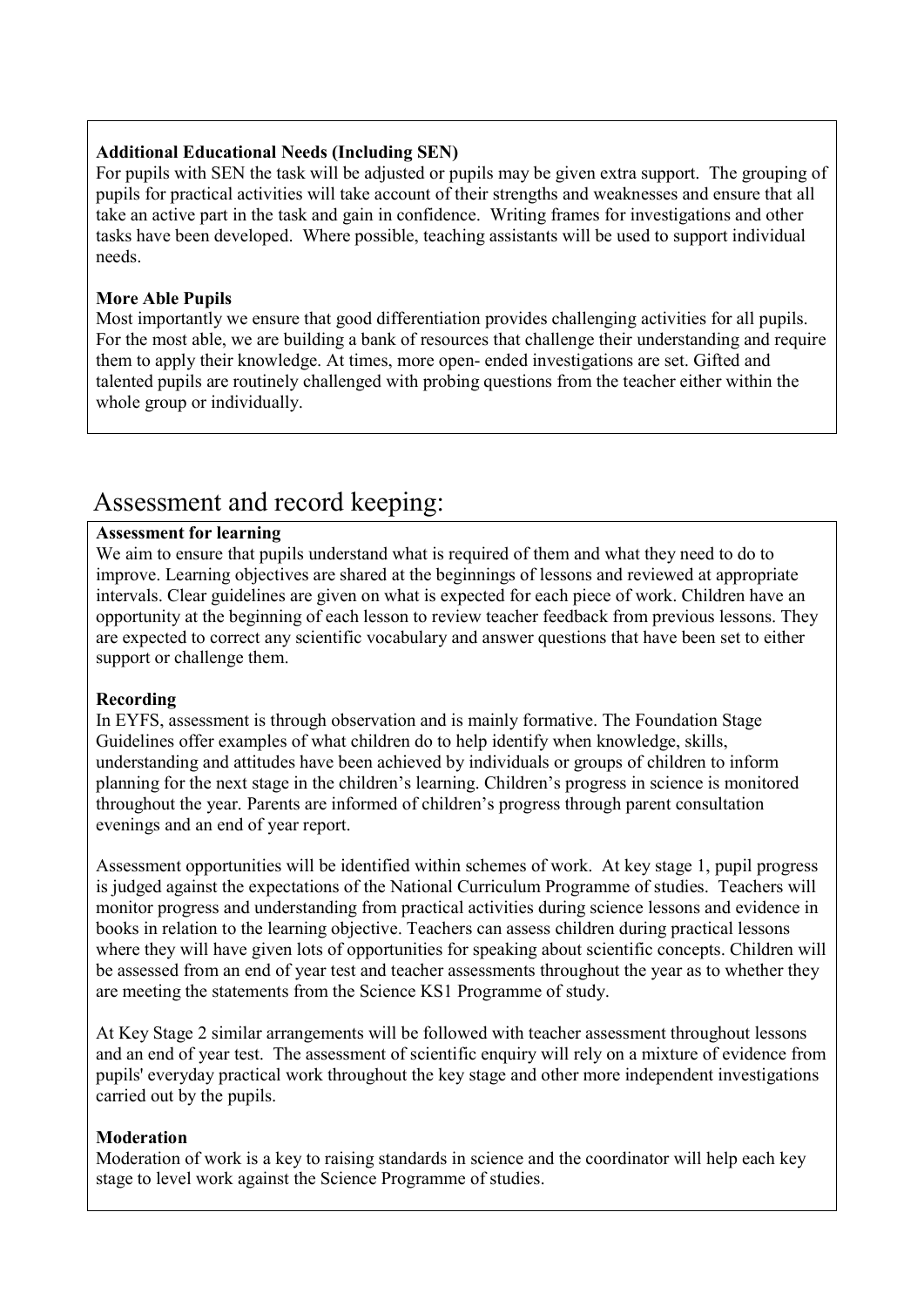#### Statutory requirements

At Key stage 1 the statutory requirement is that children are taught all of the concepts from each topic in the KS1 Science programme of Study. Working Scientifically should not be taught separately but implemented into all lessons.

At the end of Key stage 2 children should have been taught the KS2 Science Programme of Study. 'Working and thinking scientifically' is described separately at the beginning of the programme of study, but must always be taught through and clearly related to substantive science content in the programme of study.

# Equal Opportunities:

We are committed to treat every person with equality of esteem and the respect and dignity due to a child of God.

At St Mary's we believe that all human beings are equal in the eyes of God regardless of their race, gender, disability, religion, belief or age.

Due to this we aim to ensure that all members of our school have equal opportunities to learn, develop and grow with dignity in a community of mutual respect.

We value science as a vehicle for the development of language skills, and we encourage our children to talk constructively about their science experiences.

We recognise the particular importance of first-hand experience for motivating children with learning difficulties.

We recognise that science may strongly engage our gifted and talented children, and we aim to challenge and extend them.

We are committed to valuing and celebrating the diversity within our community.

# Health and Safety:

Health and safety is an integral part of teaching. As teachers and citizens in a dangerous world, we have a responsibility to encourage children to approach hazards in a safe way. There are few risks associated with primary science but children should be taught the importance of safety and the correct way of handling tools, materials and equipment. Teachers will use their professional judgments as to the suitability of any experiment for their class, bearing in mind their age and maturity. Teachers will always supervise all activities and it will sometimes be appropriate to have the support of other adults. Accidents will be recorded in the school's accident book.

All electrical appliances in school are PAT tested. All staff should visually check electrical equipment before they use it and take any damaged equipment out of use. Where children are to participate in activities outside the classroom (a trip to a science museum, for example) we carry out a risk assessment prior to the activity, to ensure that the activity is safe and appropriate for all pupils.

## The role of the Coordinator and Curriculum Team:

The co-ordinator will be responsible for developing their curriculum area and working together with their curriculum team.

The role of the co-ordinator is to: